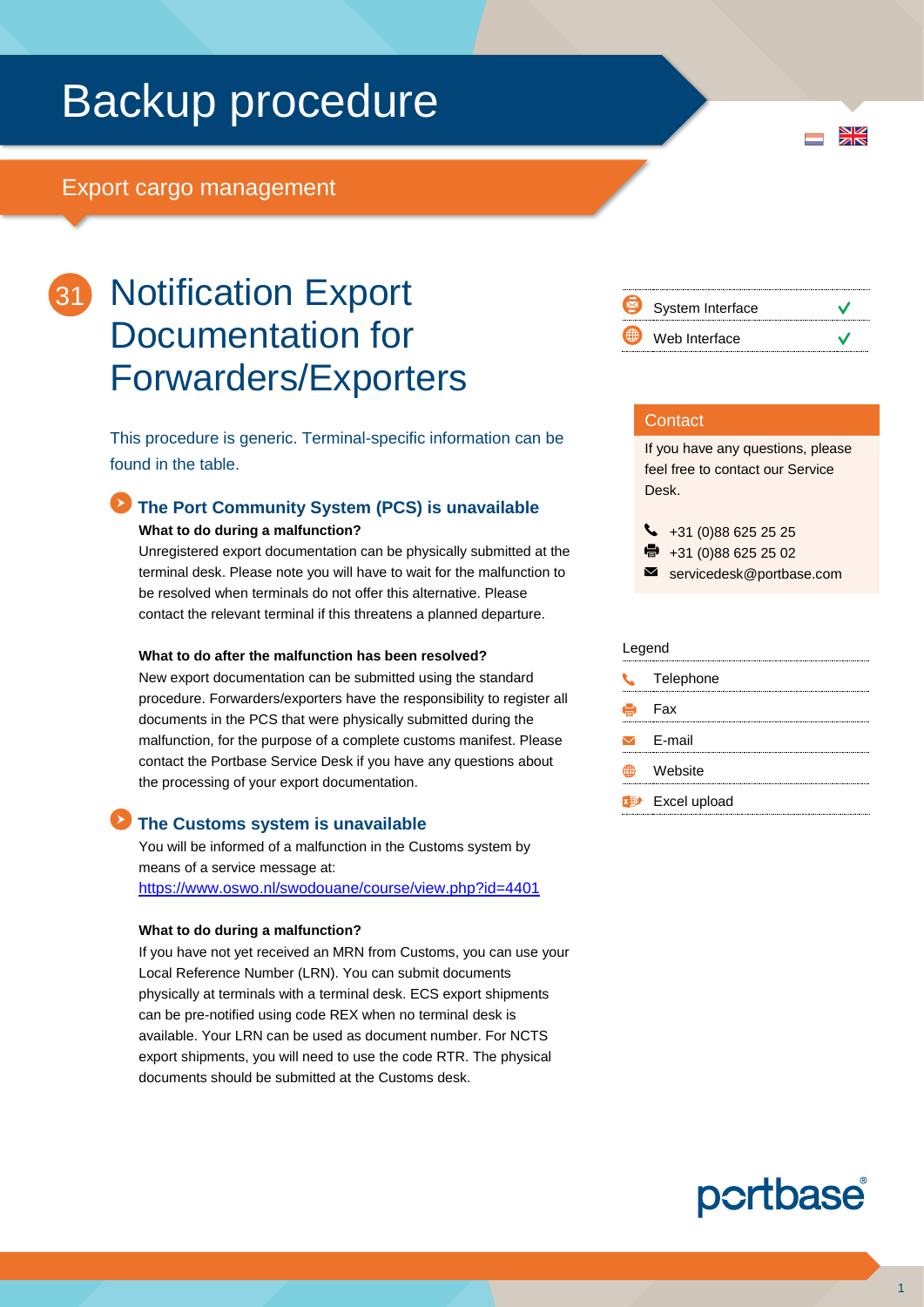# Backup procedure

## Export cargo management

#### **What to do after the malfunction has been resolved?**

New export documentation can be submitted using the standard procedure. Please contact the Portbase Service Desk if you have any questions about the processing of your export documentation.

#### **The terminal system is unavailable**

#### **What to do during a malfunction?**

Unregistered export documentation can be registered in the PCS. Physical documents can then be submitted at the terminal desk. When no terminal desk is present, your haulier will only be able to make an appointment with the terminal after the malfunction has been resolved.

#### **What to do after the malfunction has been resolved?**

New export documentation can be submitted using the standard procedure. Please contact the Portbase Service Desk if you have any questions about the processing of your export documentation.



 $\frac{N}{N}$ 

#### **Contact**

If you have any questions, please feel free to contact our Service Desk.

 $\bigcup$  +31 (0)88 625 25 25

- $\bullet$  +31 (0)88 625 25 02
- servicedesk@portbase.com

| Legend |                                    |  |  |
|--------|------------------------------------|--|--|
| J.     | Telephone                          |  |  |
| е      | – Fax                              |  |  |
|        | $\triangleright$ E-mail            |  |  |
|        | Website                            |  |  |
|        | <b>x</b> <sup>#</sup> Excel upload |  |  |

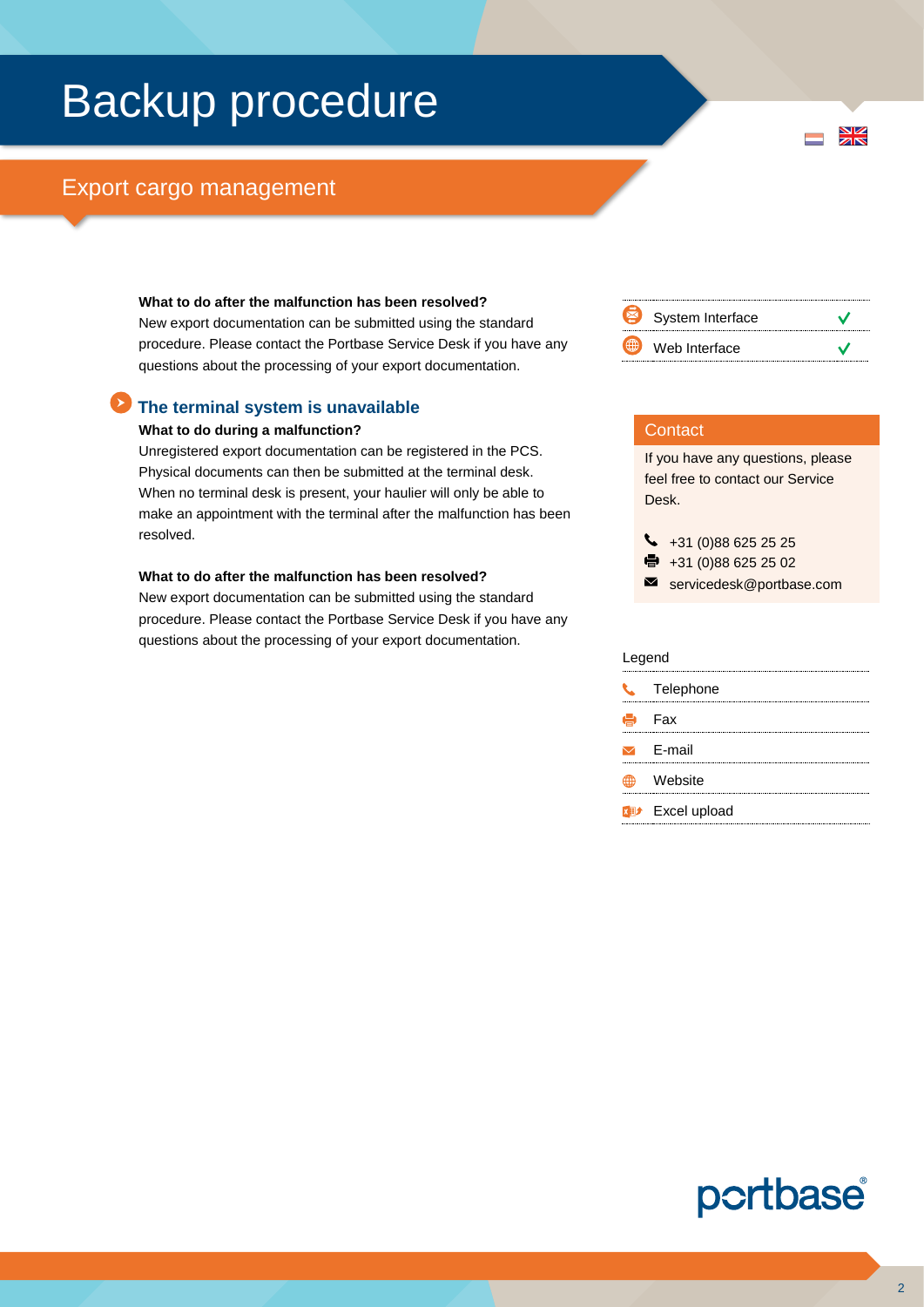# Back-up procedure

## Export cargo management

## **Terminal-specific information**

| <b>Terminal</b>                   | Terminal desk present | Customs desk present |
|-----------------------------------|-----------------------|----------------------|
| <b>APM Terminals Rotterdam</b>    |                       |                      |
| APM Terminals Maasvlakte II       | X                     | $\star$              |
| CLDN (C.RO Ports) Rotterdam       |                       |                      |
| CLDN (C.RO Ports) Vlissingen      | $\checkmark$          | ✓                    |
| DFDS Seaways Rotterdam            |                       |                      |
| (Vlaardingen)                     | V                     |                      |
| <b>ECT Delta Terminal</b>         | $\checkmark$          |                      |
| Euromax Terminal Rotterdam        |                       |                      |
| KVSA (DFDS) IJmuiden              | $\checkmark$          |                      |
| P&O Ferries Rotterdam (Europoort) |                       |                      |
| Rotterdam Shortsea Terminal       | $\checkmark$          |                      |
| Rotterdam World Gateway           | X                     | $\star$              |
| Stena Line Hoek van Holland       | $\checkmark$          |                      |
| Stena Line Rotterdam (Europoort)  |                       |                      |
| Uniport                           |                       |                      |

\* In case of documents not yet registered in the PCS, the forwarder is responsible for registration in the PCS. During the night and during the weekend the Customs Desk is only available on demand.

## **Contact information**

### **APM Terminals Rotterdam**

- $\begin{array}{cc} \bigcup_{10} 0181 372232 \end{array}$
- **■** [rot.data-edi@apmterminals.com](mailto:rot.data-edi@apmterminals.com)
- <http://www.apmtrotterdam.nl/>

## **APM Terminals Maasvlakte II**

#### **Afdeling Data/Gate**

- $\bigcup$  010 754 96 56
- [mvii.datacenter@apmterminals.com](mailto:mvii.datacenter@apmterminals.com)
- [www.apmterminals.com/europe/maasvlakte/](http://www.apmterminals.com/europe/maasvlakte/)

### **CLDN (C.RO) Ports Rotterdam**

- $\begin{matrix} \bigcup_{a} 4 & 352264466288 \end{matrix}$
- $\blacksquare$  freight.uk@cldn.com

### **CLDN (C.RO) Ports Vlissingen**

- $\begin{matrix} \begin{matrix} \bullet & \bullet & \bullet \\ \bullet & \bullet & \bullet \end{matrix} \end{matrix}$  +352 264466288
- freight.uk@cldn.com

### **DFDS Seaways Rotterdam (Vlaardingen)**

- $\begin{matrix} \begin{matrix} \bullet & +31(0)10 2084991 \end{matrix} \end{matrix}$
- ferry.vlaardingen@dfds.com

## portbase®